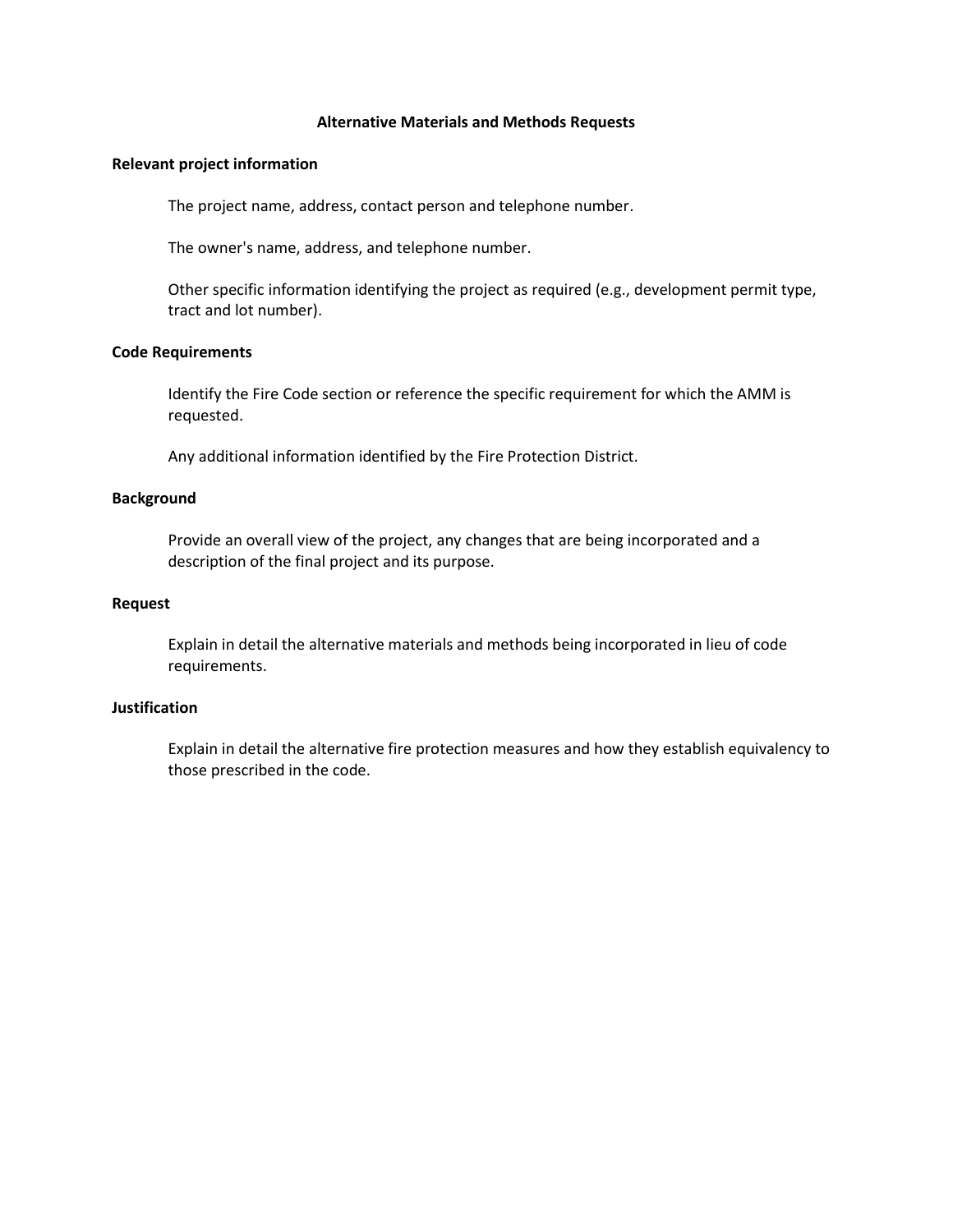# **Alternative Materials and Methods Requests**

# **404.1 PURPOSE AND SCOPE**

The purpose of this policy is to establish a procedure for receiving and processing requests for the use of Alternative Materials and Methods (AMM) in accordance with the Fire Code § 104.9 and Fire Code § 111.2.4.

# 404.1.1 DEFINITIONS

Definitions related to this policy include:

**Alternative Materials and Methods Request** - A request from a permit applicant to deviate in some manner from the requirements of the Fire Code, consisting of the applicant and project information, a summary of the issue and the solution being proposed, identification of the specific Fire Code reference and the intent of the code, a description of why the standard requirements are not possible, feasible or desirable and a detailed description of the alternatives being proposed to mitigate the deficiency or code requirement.

# **404.2 POLICY**

It is the policy of the Fire Protection District that requests for AMM shall be evaluated by the Fire Marshal or the authorized designee for compliance with the intent of the associated Fire Code.

# **404.3 PROCEDURE**

The following procedures have been established to assist the district members in determining whether a proposed AMM is at least equivalent to that prescribed by the Fire Code in quality, strength, effectiveness, fire resistance, durability and safety.

# 404.3.1 PROJECT INFORMATION

For commercial, multi-family residential and residential tract projects, the applicant shall provide the following written information in addition to the plans necessary to evaluate the project:

- (a) Relevant project information:
	- 1. The project name, address, contact person and telephone number
	- 2. The owner's name, address, and telephone number
	- 3. Other specific information identifying the project as required (e.g., development permit type, tract and lot number)
- (b) Identify the Fire Code section or reference the specific requirement for which the AMM is requested.
- (c) Detail the alternative fire protection measures as part of the AMM proposal and how they establish equivalency to those prescribed in the code.
- (d) Any additional information identified by the Fire Protection District.